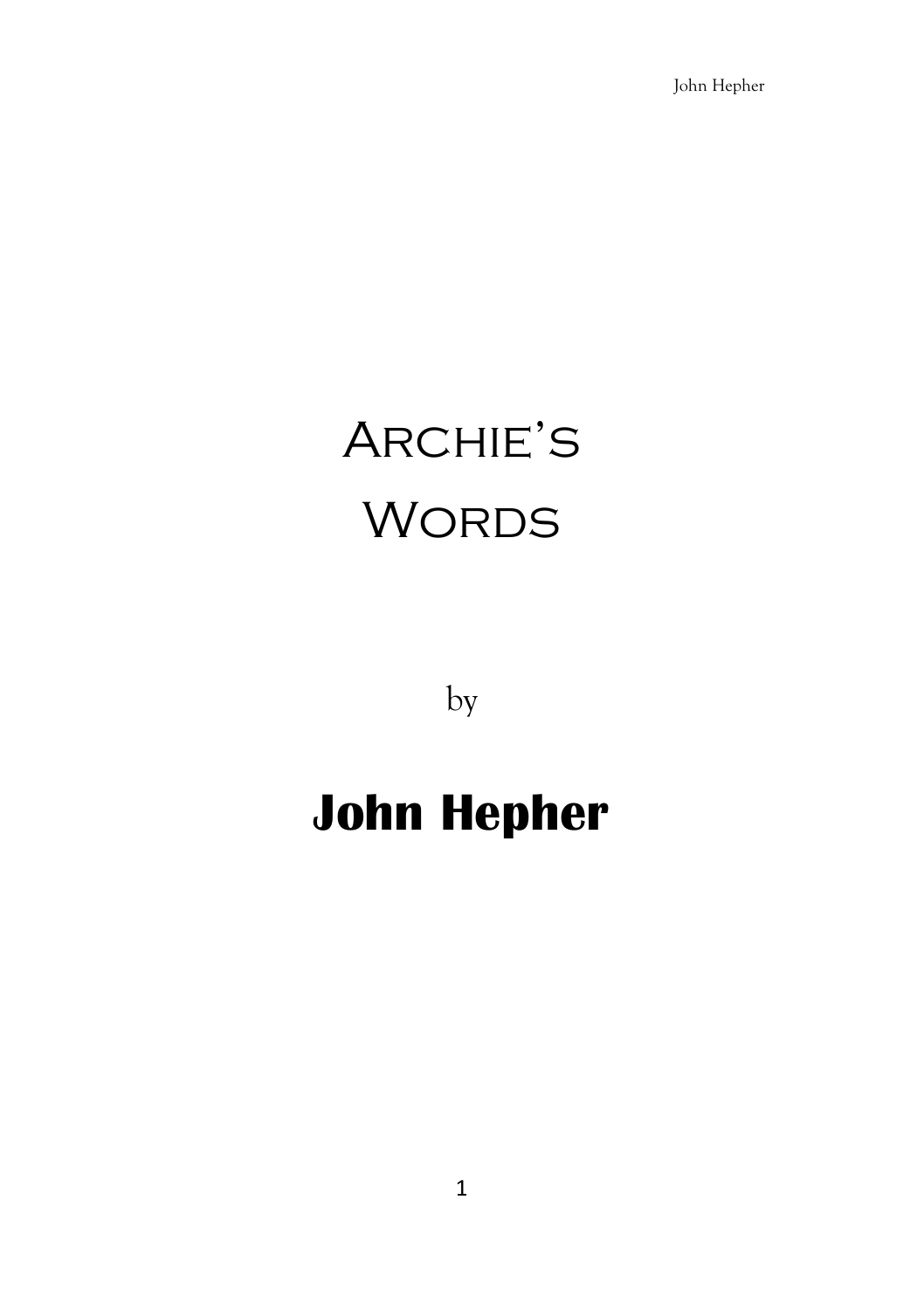#### This is a work of fiction. Any resemblance to any person living or deceased, or any event, is purely coincidental.

All rights reserved by the author.

First published in 2018. Penghana Press. 39 Conway St. Mowbray, Tasmania, 7248. Australia.

> Ph 0401 622 292 [jhepher@bigpond.net.au](mailto:jhepher@bigpond.net.au)

Printed by Digital Print Australia. [www.digitalprintaustralia.com.au](http://www.digitalprintaustralia.com.au/)

This book and others by this author are available from the author at the above address, or from selected bookshops, or the Digital Print Australia On-line Bookstore.

#### ISBN 978-0-9803819-9-3

#### © John Hepher 2018

Layout, typesetting and cover design by John Hepher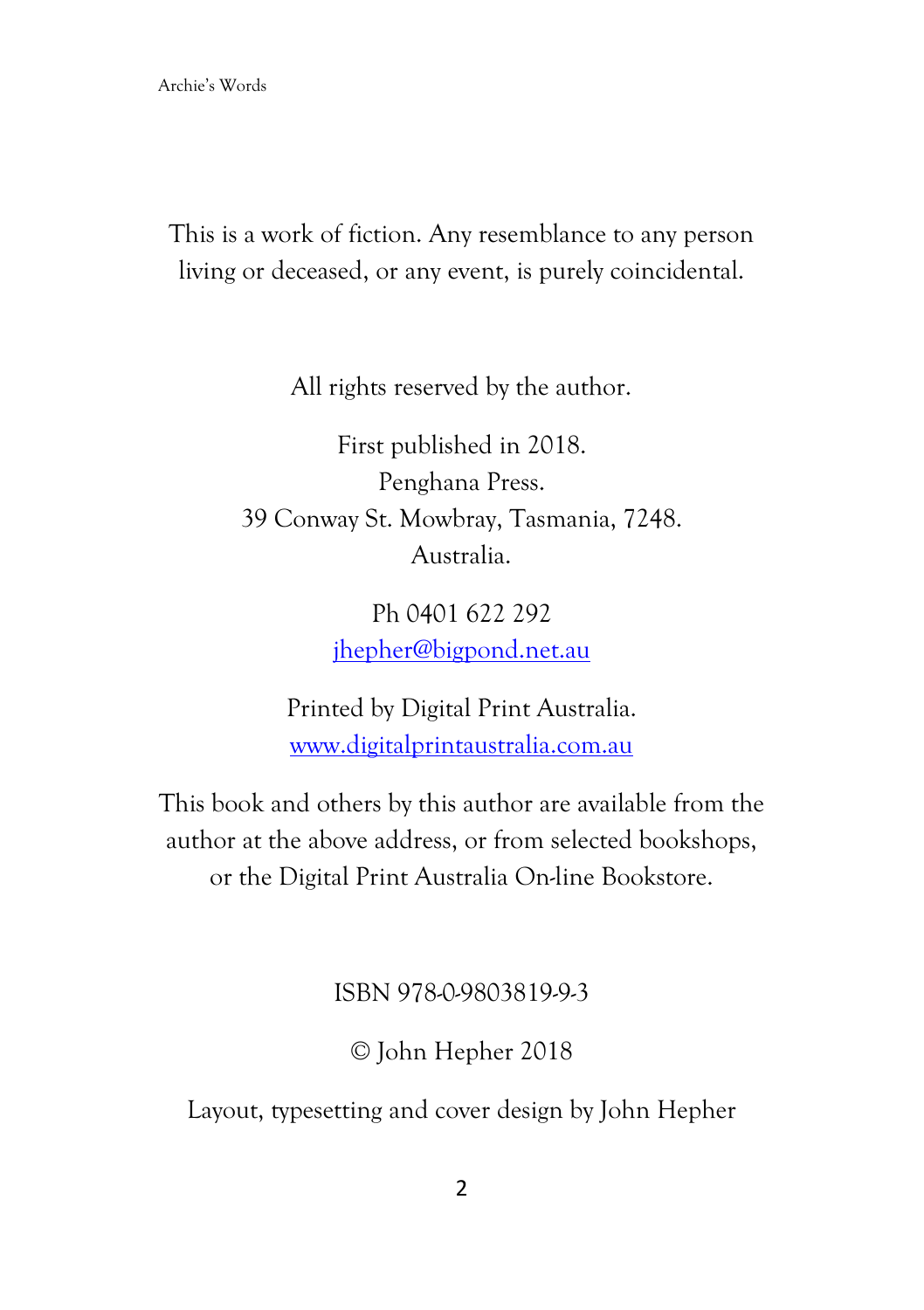John Hepher

### For Leeola*.*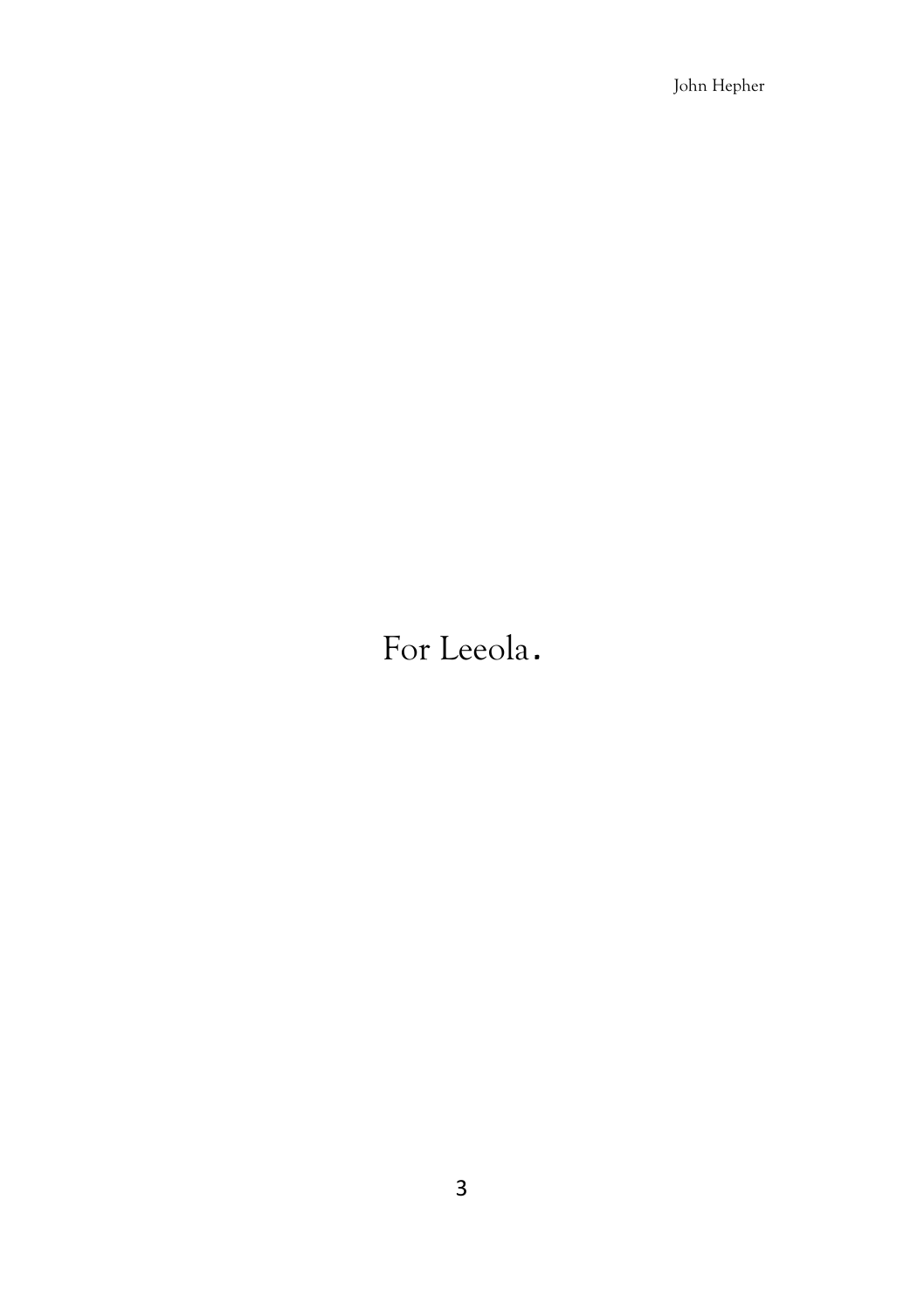Archie's Words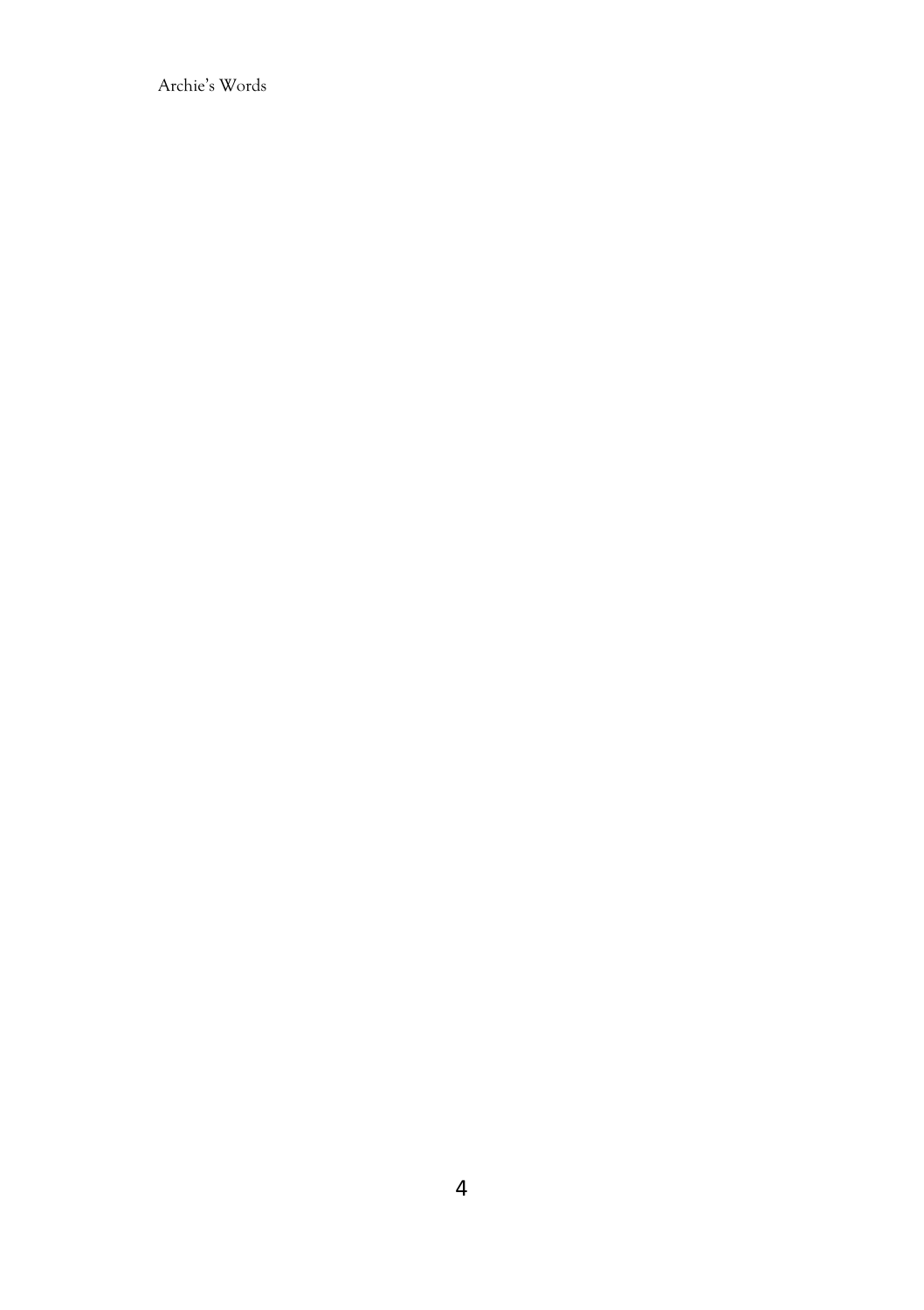John Hepher

# Archie's WORDS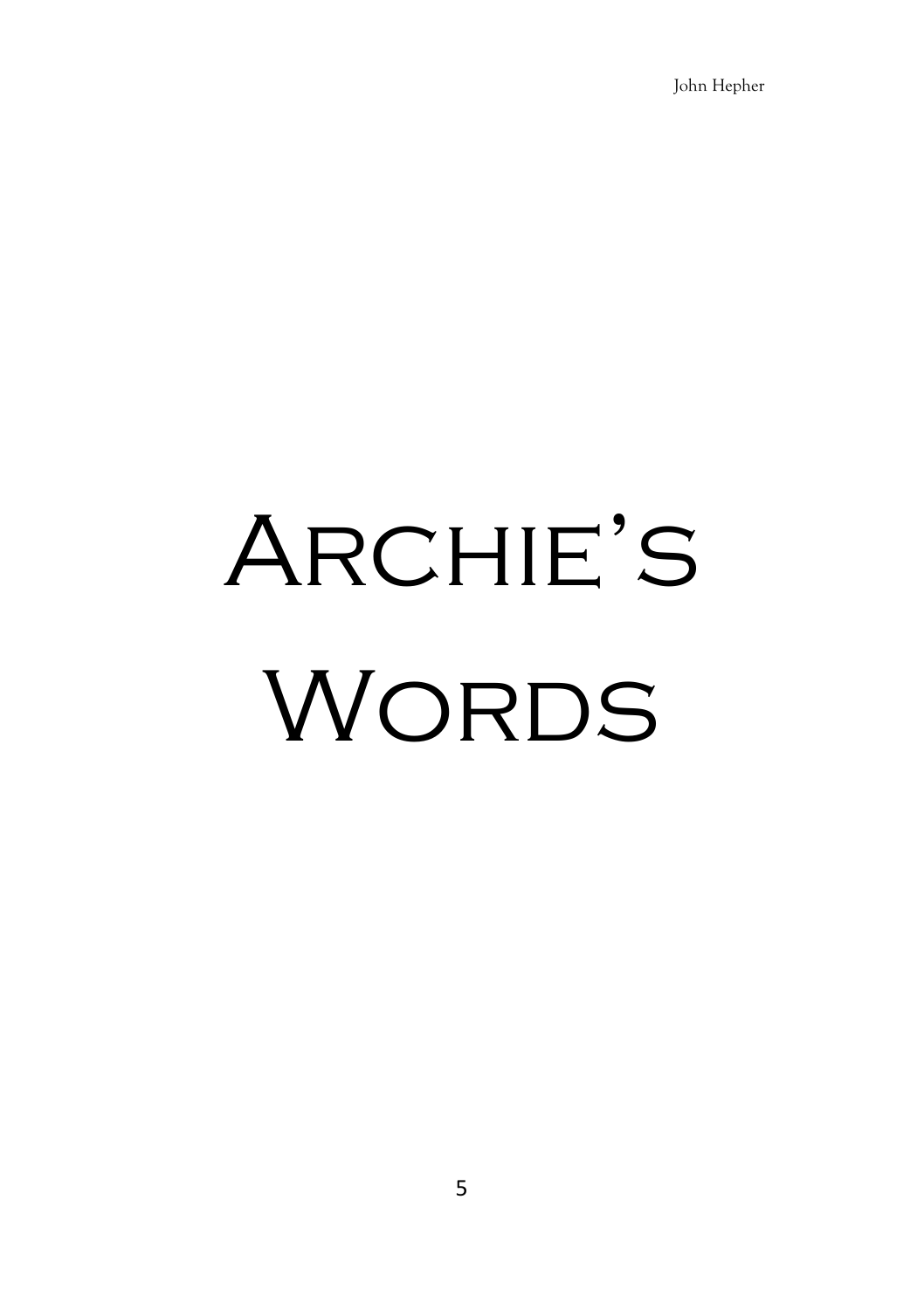Archie's Words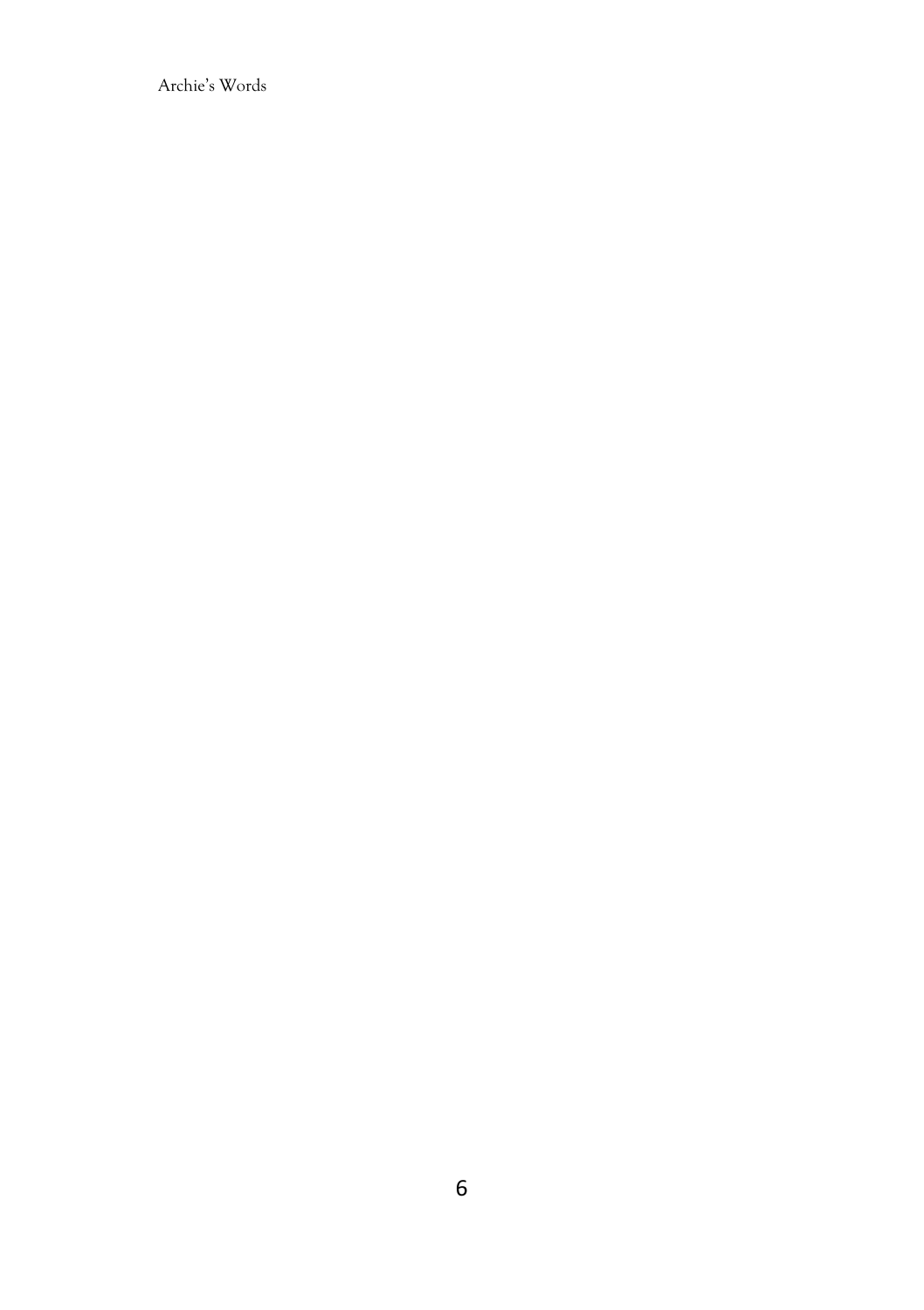1

#### End of term. End of year.

End of life.

 The day I, Archie Baldwyn, had unconsciously worked toward, for forty-four years. And it had come. That day when society says you have done your bit, there are others waiting to do theirs, move over old man. Relax; your time of leisure beckons.

 Did I want it to end like this? No. But as it had, and as my end would be a beginning for a new young teacher such as I had been forty-four years ago, my attitude was one of pragmatism.

 I have worked hard for it. I deserve it. Take it and blend forever into a background of beige, there's a good little retiree.

The golf course, Grey Nomadia.

Pasture.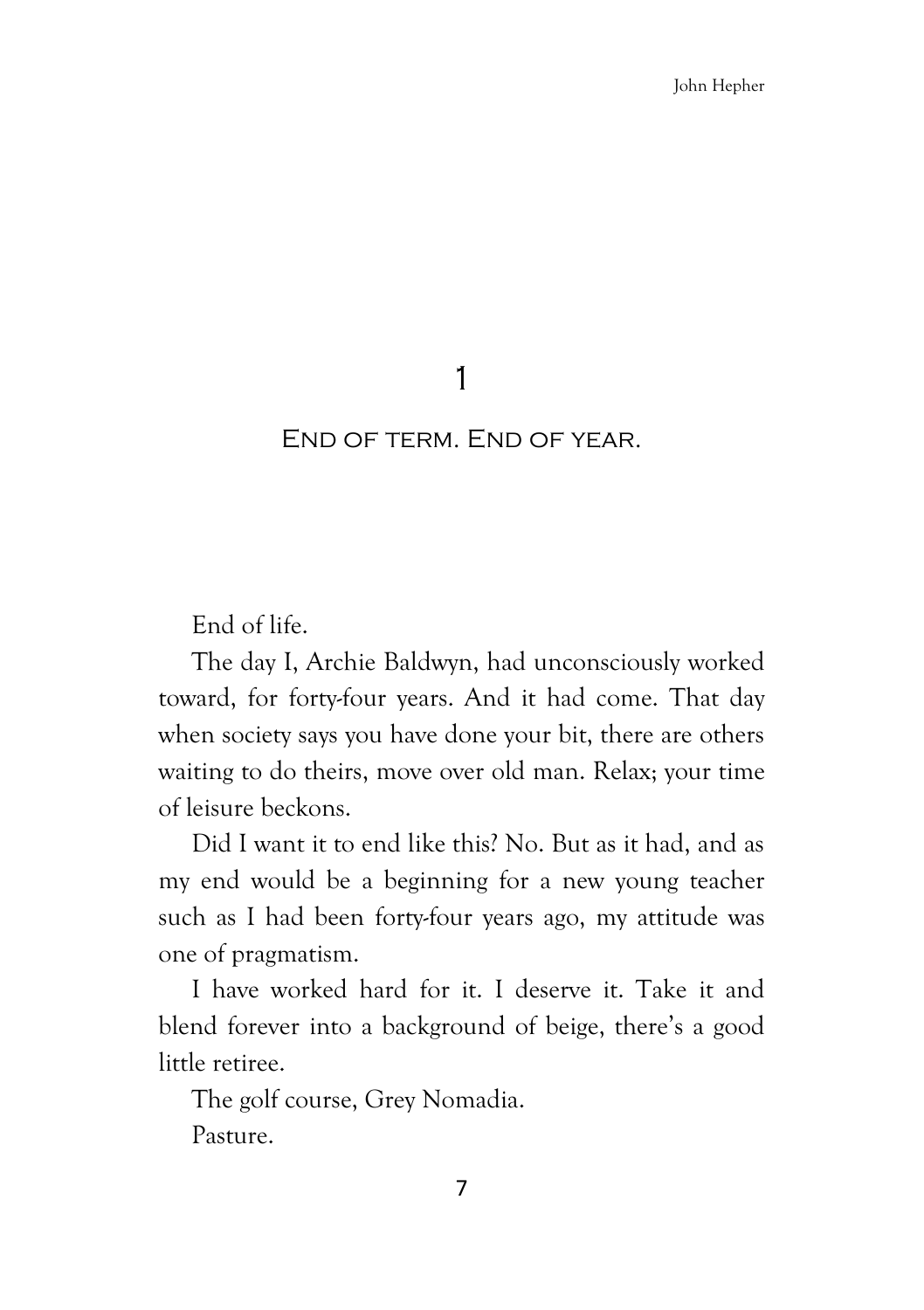Was I *really* ready for this retirement? Would anybody have been ready for it? I wondered again, and if it could be that they thought they *were* ready for it, this retirement thing, were they really?

I was not.

 A picture, solidifying in the photographic developing tray of my mind's eye, was emerging: Constable-esque. Reminiscent of the masterpiece, 'The Hay Wain', in its style and light, I imagined a picture of an old white horse lit by a ray of sunshine, standing by a stream in the shade of an ancient apple tree with a solitary wind-falling Granny Smith, captured. Still. Not yet to the ground, and in mid fall, whizzing past the ear of the old, white, equine Isaac Newton.

 But it is curious that Constable's picture, 'The Hay Wain' is incorrect. I learned when I researched the painting many years ago that John Constable included the wain (a hay cart), crossing a stream, as an afterthought, and Constable asked a local artist to send him sketches of such a vehicle, the local artist got it wrong, and the vehicle that was finally painted was in fact, a log wagon. A jinker.

A metaphor?

 Yes, maybe a metaphor. The apple had, so the story goes, actually hit the human Isaac Newton on the head, promoting his thoughts and investigations of gravity. The old white horse? He had been spared the missile and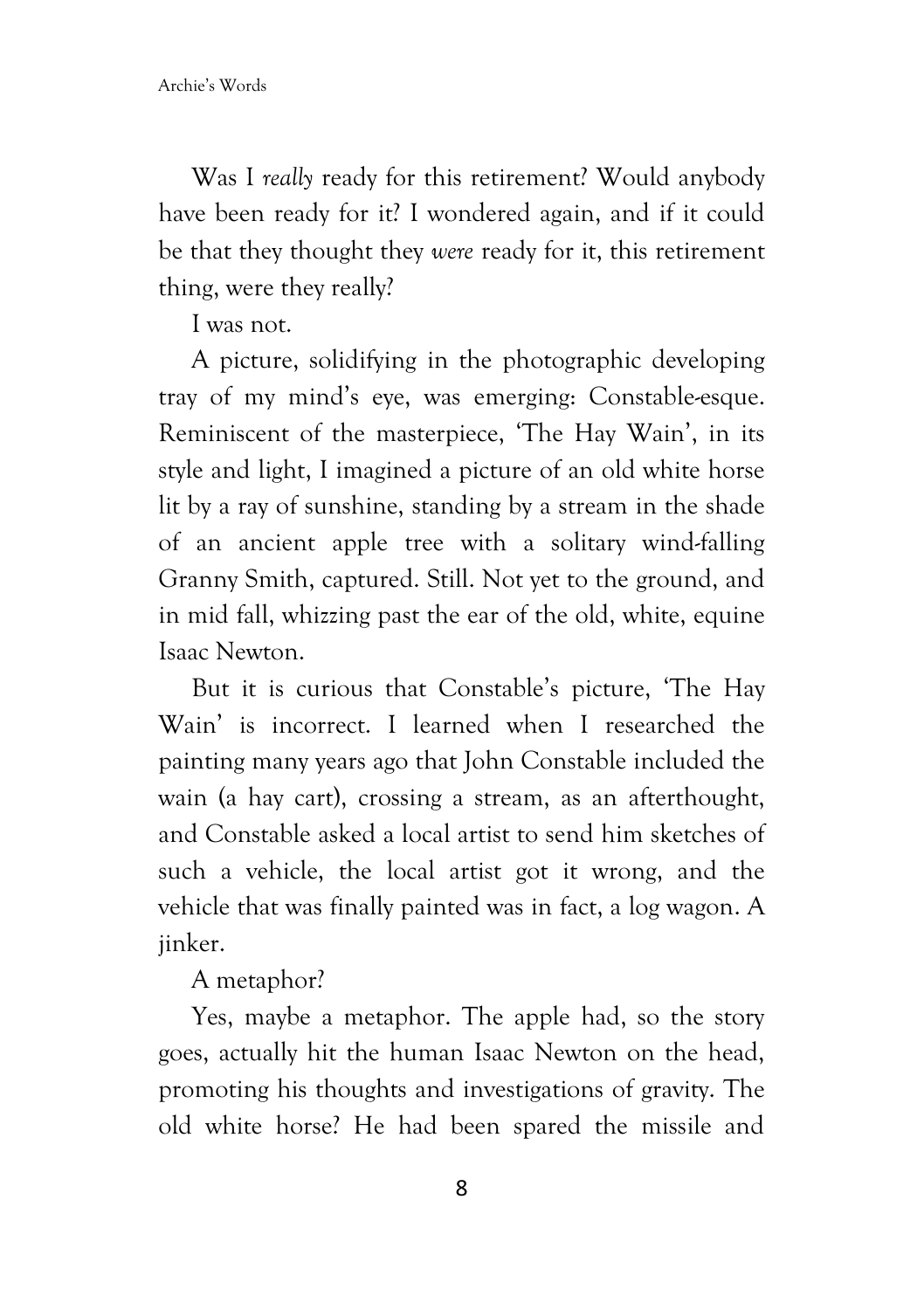grazed on oblivious.

 The classroom was empty; my year eleven English class had departed, not to be seen in this playground, this library, this classroom, again. Not until they became somebody else's year twelve responsibility. Someone else's set of pubescent mixed metaphors. The empty classroom was still reverberating, or it might have been my head, to the fading whoops and hollers of the final period of the suburban academic year. The heads of the tall and sinewy students passed the window in full view, the shorter ones? They went by un-noticed, under the window sill. I, Archie Balwyn, was average height; I had, of course, passed under most window sills since my own high school days. Beyond the window, the bicycle racks, the car park, the playground, were all spewing the outgoing tide of apprentice humanity towards Christmas, towards family holidays.

 The long break. The heady days of teenage summer. The eels and yabbies in Warby's Creek, the skinnydipping in the Woolwash.

 This long break for me was, I realised, final. Terminal. There would be no return after Australia Day, to the hubbub of next years' challenges.

And next years' challenges?

 Same really for every next year's challenge for the past almost half century. Forty-four next years' challenges. I had been at this, my only posting, since graduating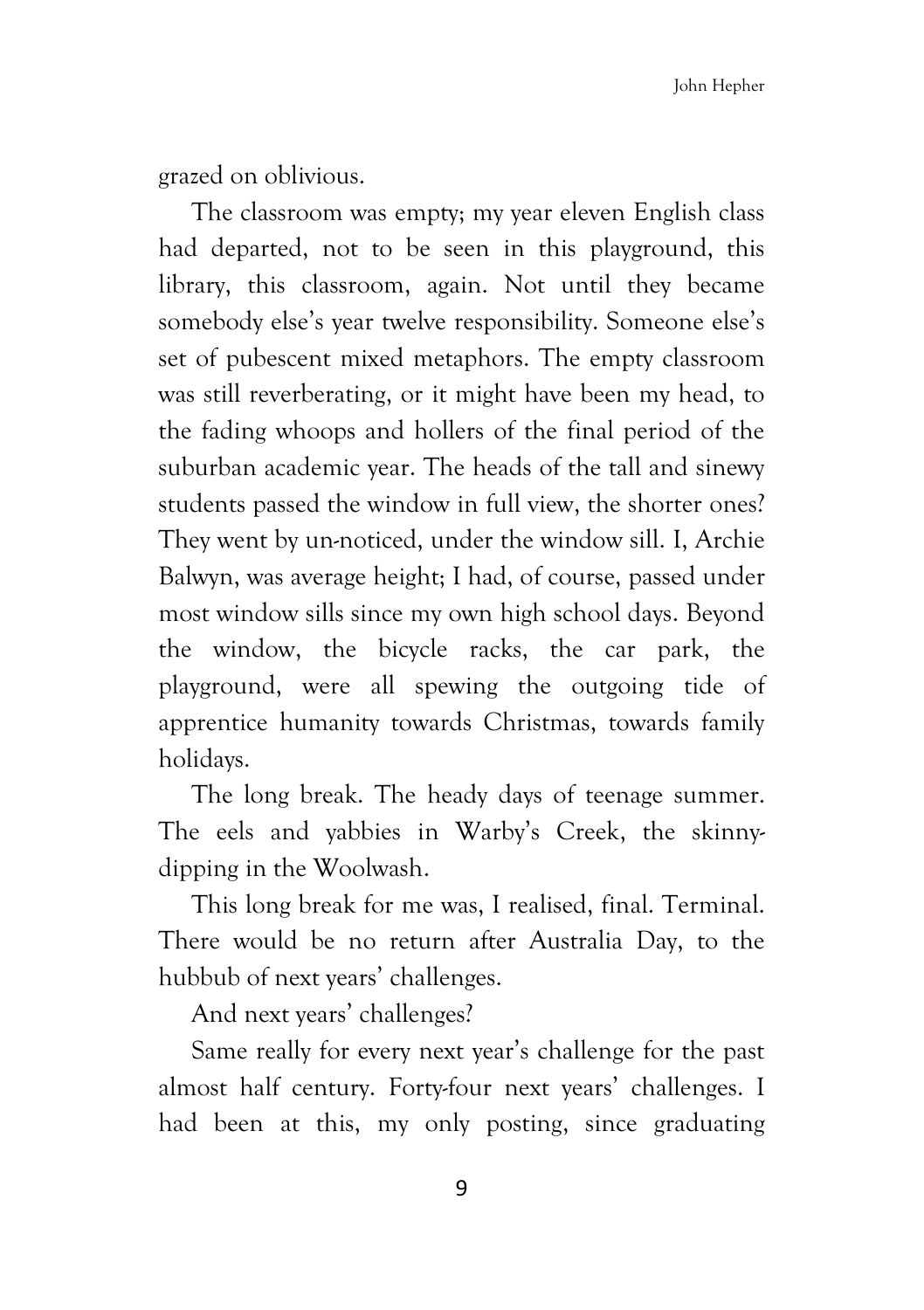university, for nearly the entire life of the school. I had seen many students and staff come and go. Only one other, mrs little, (Violet) whose husband had died last year, had been dedicated to Campbelltown High School for as long.

 mrs little, (no upper case), (Violet), (upper case), had been Miss Hughes, (Violet), when she and I had met on our mutual first day. And so too, the school itself had evolved from being a normal, unremarkable suburban high school to one of the new breed of educational facilities, the Performing Arts High School, and I was proud that I *had* had a small influence over that particular evolution. An evolution which had seen the school transmogrify from a trajectory for boys towards industrial and commercial subjects, and for girls, secretarial, and what they called 'home economics', a euphemism for instruction into how to be a wife and mother.

 Do wives and mothers have sex? Nobody seemed to know. And the Mother-Daughter, Father-Son nights held at the school in the early years only seemed to add to the confusion. And to be a wife and mother? That, in those days, seemed to be the more important pathway. The secretarial? A mere stepping stone, a gap-filler. Between school, and wife and motherhood.

 The school metamorphosed into what some referred to as arty-farty. Creative? A useless, unprofitable excuse for those who didn't want to work. Or so said a large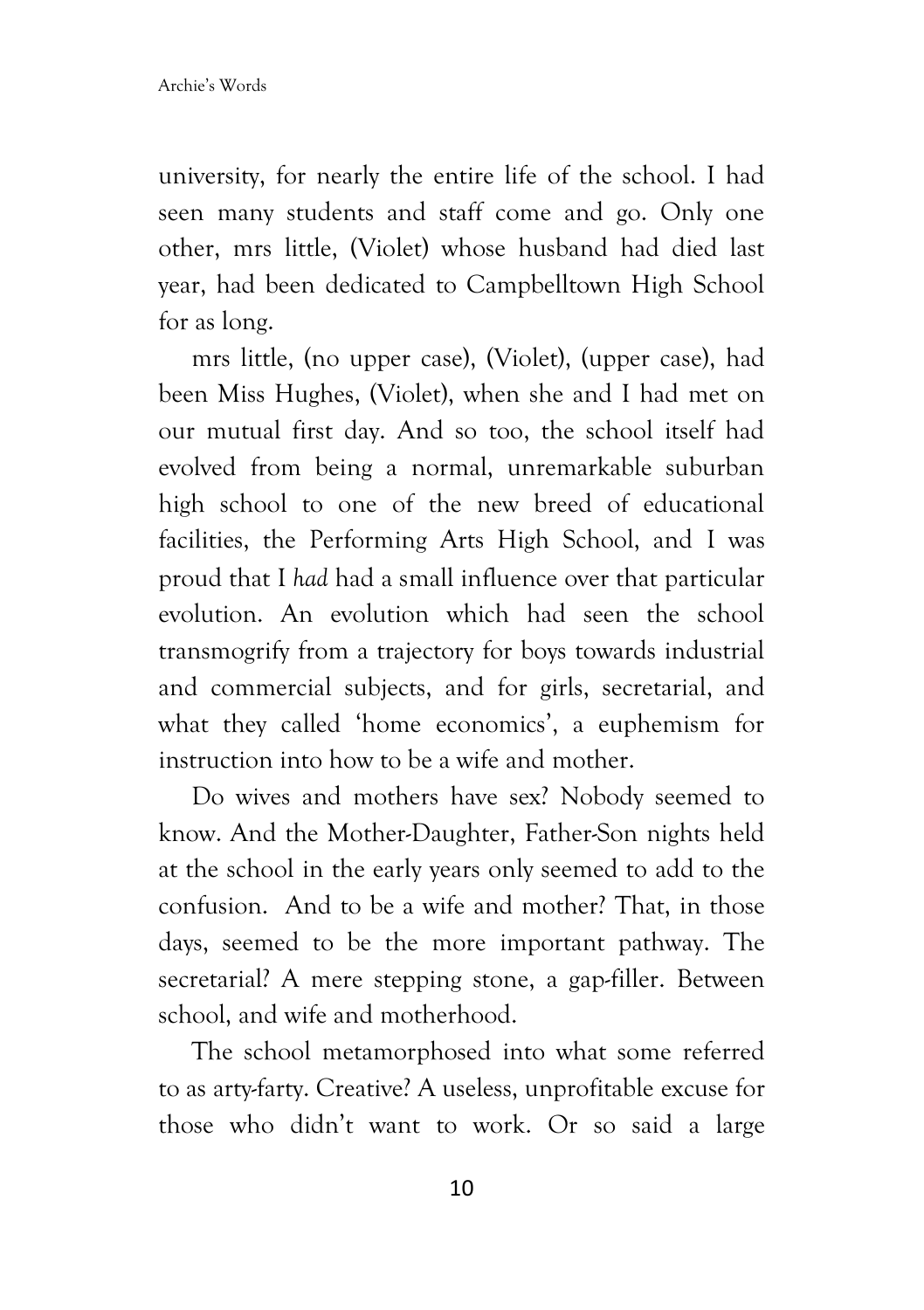percentage of the stolid population, those who had never put pen to paper, or brush to canvas. Or chisel to stone.

 Or had held a drumstick, or tuned a guitar. Or had spoken the words of a playwright on stage.

 I was part of the committee that oversaw appeals and correspondence to the departmental bureaucrats and a succession of ministers in the debate as to whether this school should change its focus more towards the arts.

 There were whispered rumours, many years ago, of Miss Hughes (Violet) becoming Mrs Balwyn. Until mr little, (barnaby), (no upper case), a local accountant put paid to those. And I continued on.

Continued on, just me.

Was I lonely?

Sometimes, but I always had my books, and my words.

 And now? There would be no more teachers, no more students. It was yet to sink in. Just as it had been for my entire life, things had happened in a natural order that I was simply not prepared for. I, of course, knew this day would come. I, of course had forgotten, or put out of my mind, this days' arrival. And now it was here.

It had snuck up.

 From habit, I cleared the blackboard (which had been painted green some years ago for some obscure reason of it being sympathetic to sight or something). I wiped the board clean, of the final lesson. And, this too would be the end for the green blackboard. No doubt it too was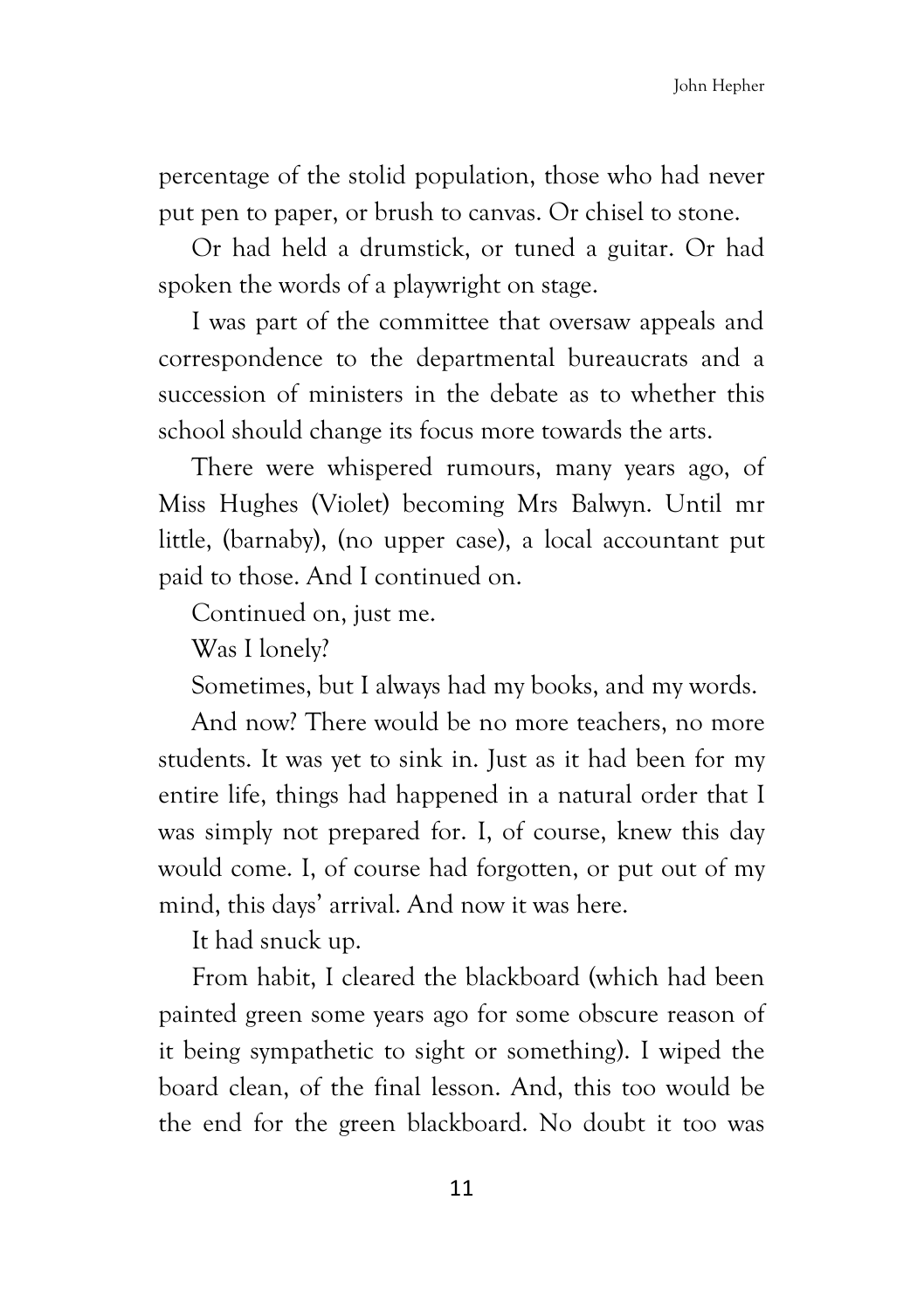earmarked for demise. Relegated to landfill. How I had held onto his chalk, felt duster (eraser, yes, felt surface backed with a block of wood), and blackboard technology, in this age of digital, was much to do with my tenacity, stubbornness. And I had managed to secure the same classroom for many years. It reflected some respect successive headmasters had shown me. It was all whiteboards and marker pens, or digital screens and projectors and PowerPoint presentations these days. And my blackboard, chalk and duster, would be retired with me. The renovators would be in during the Christmas holidays and renovate. My blackboard, the last fragment of me and my dinosaurs, would be extinct.

 My final lesson, my whole life, reduced to a cloud of chalk dust. And I wondered that the only transigent (was that the opposite of intransigent?) thing in life, was language; knowledge. And yes, the knowledge of the English language, as far as I could see, was in fact, something like the fluidity of compromise, it is an evolution, despite my protestations of the rules of the English language being broken by this current evolution.

 An evolution which was moving as ever more rapidly, as technology. And technology too was a catalyst for this evolution. And, with advances in technology, I realised, more new words and applications to the language were forthcoming. But still, I could not validate American spelling. Yes, thought I, the word honour *is* spelt with a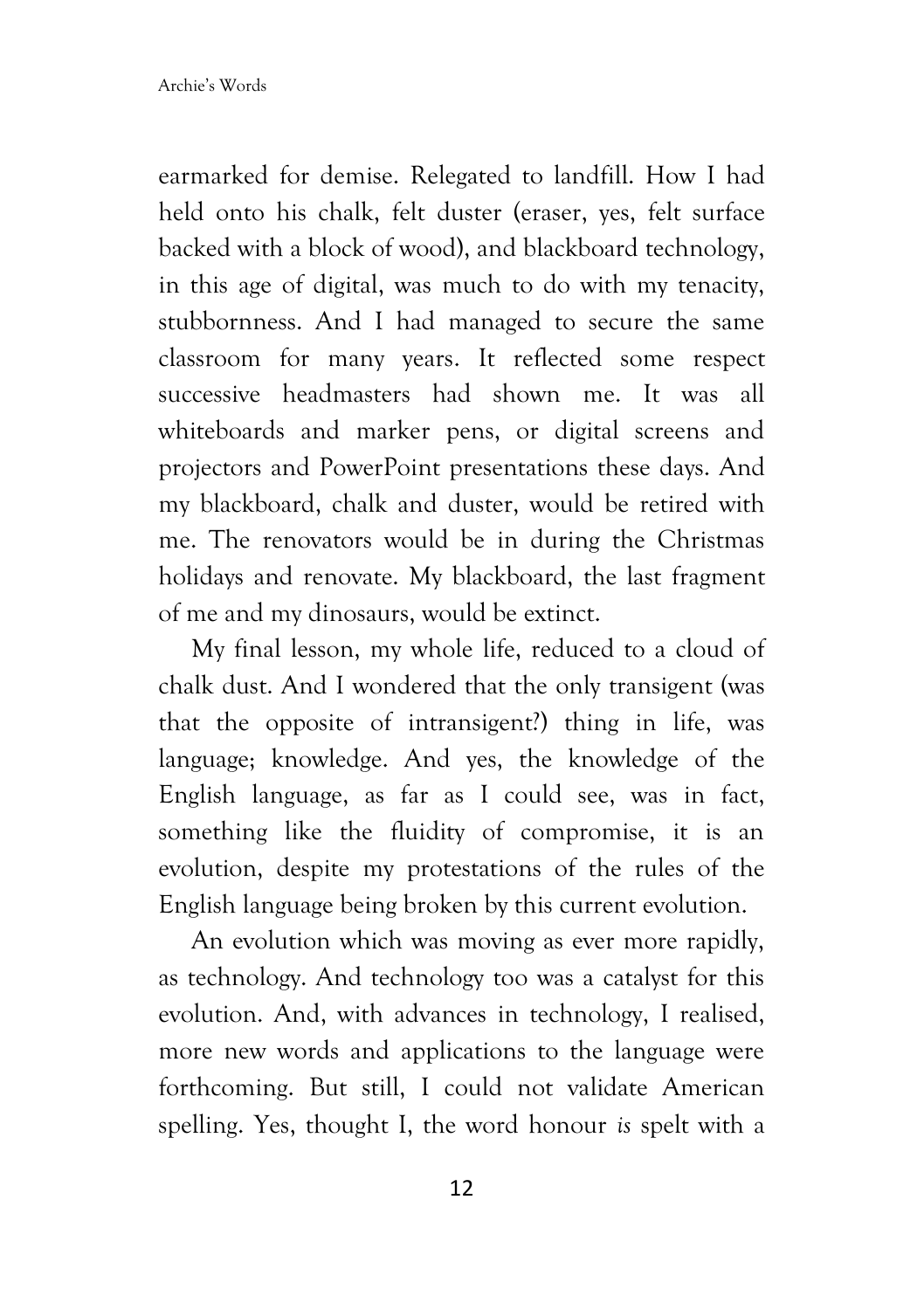U, despite spell check underlining it with a red squiggly line.

And to call a zed a zee!

 Someone may someday remember my words on a blackboard in chalk. Some spelt with a U, and no red squiggly line. Archie Balwyn's words now reduced to dust. Every one of my blackboard words, forty-four years of words, the words of others, and my own words, were no more. Did it really matter? They were, after all, just words. Dinosaur words.

 No emojis here thank you very much. But there probably will be now, now that I am no longer here. And too, there were issues that I was glad to be leaving behind. I was seeing the emergence of education as a commodity, where students or more likely their parents, were now mere consumers, education had become a product, and many of the private schools had very slick marketing to entice parents into paying up to thirty thousand dollars a year to educate each child. Private schools, openly competing against each other in some sort of marketplace. The government schools couldn't compete. Principals were not academics anymore, I say they are CEOs. And there were emerging spin off industries. Tutoring and socalled educational placement experts had emerged, and were charging parents three thousand dollars to place each child in what *they* recommended as the right school. And then copping a kick back from the school as well.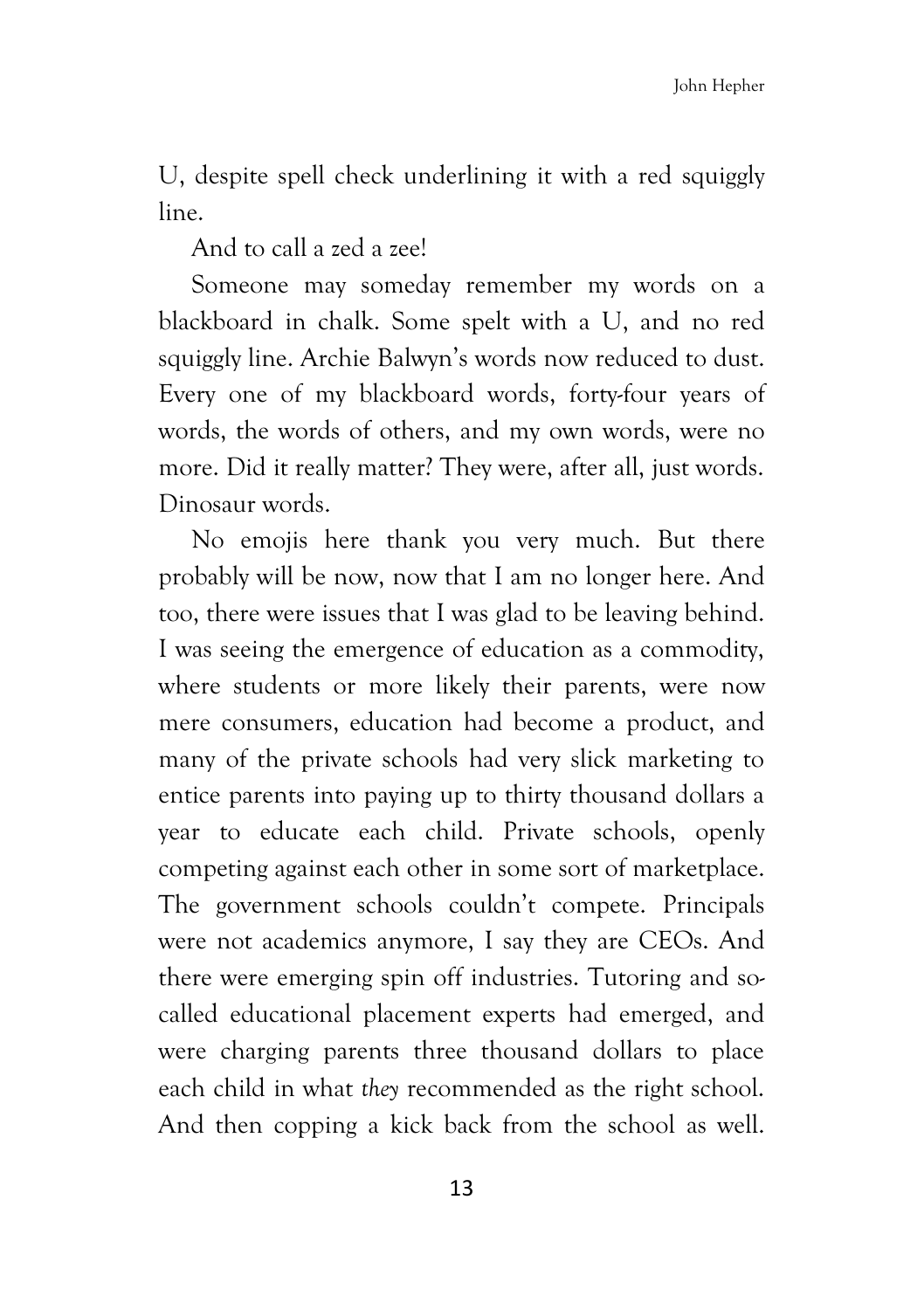Are these people regulated? Are there safeguards for the parents, or is this just another scheme in the long line of shady practices that had recently been exposed in the private colleges. Some, many, of which had placed themselves into bankruptcy, taking students' money with them and leaving the students with no money and no qualifications. And crippling debt.

 I lamented at the dumbing-down of academia in the quest to entice international students and their parent's money.

 "Getting a degree from a corn flakes box", I was quoted as saying. And I did think that.

 I could see the government allocating money to the private schools to the detriment of government schools. And I was dead against government support for private schools. I imagined a system in the future where government schools would be privatised. Just like the electricity industry and the Commonwealth Bank. Both of which were now in crises for different reasons, and of course it was the consumers, the mums and dads who would suffer, and I saw that this new education model was clearly open to corruption. Schools and Universities were being graded simply on how many Higher School Certificates, or degrees they handed out, and it was made easier for the paying international students to gain a degree. It was good for the marketing.

I didn't like what I saw in the future, just like I had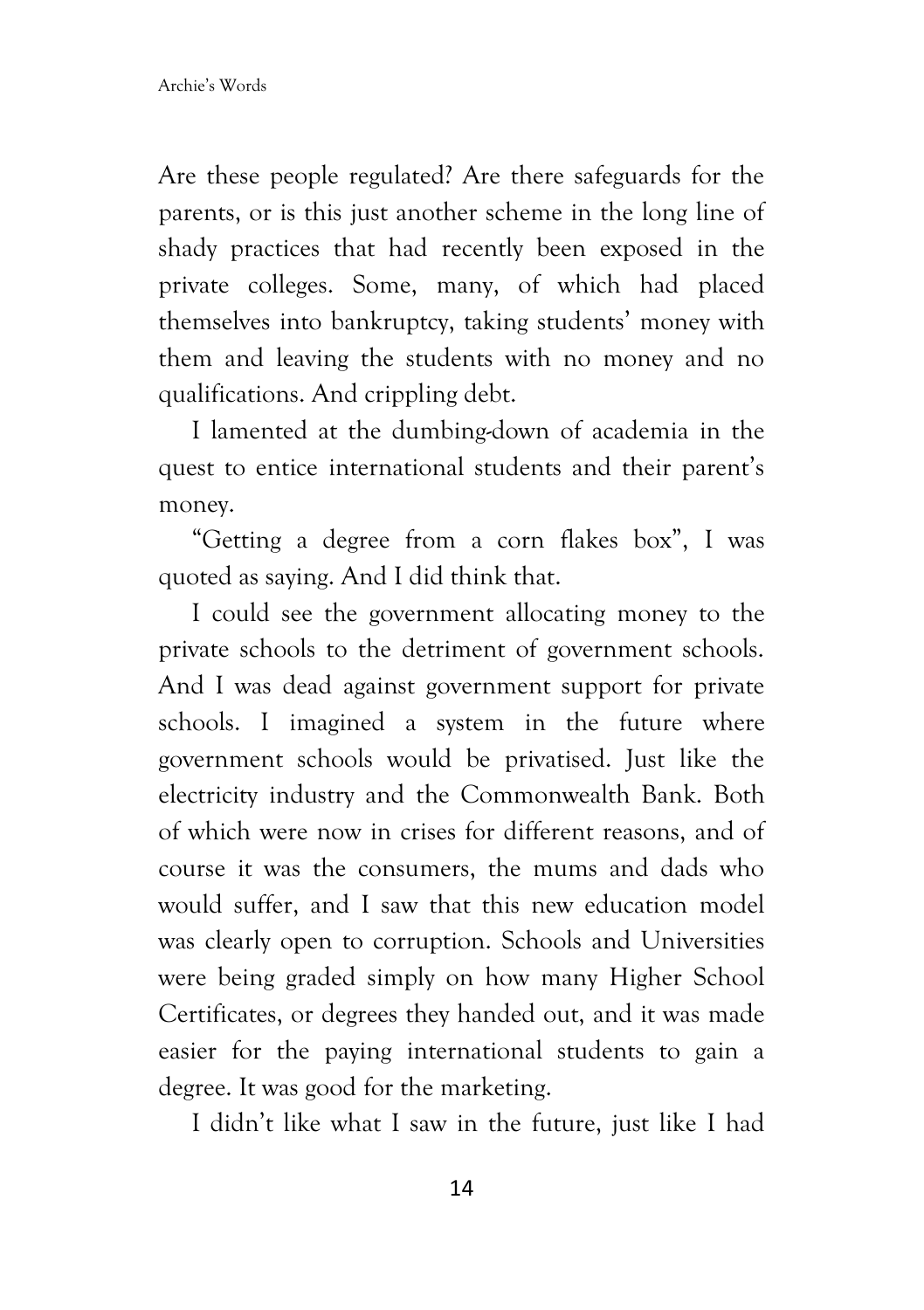foreseen, many years ago, the emergence of robotics and impact that *that* would have on society.

 But I was also encouraged that a group of parents had got together recently and were lobbying the New South Wales government to allow for a fifty-fifty split of vocational subjects and artistic and humanities subjects. They said there had been too much focus on the vocational subjects, and nothing for the imagination or social enhancement. Nothing to encourage thought. Imagination. And *that,* in the future, may be necessary to the peace and wellbeing of the people.

 And there had been times during my early years, my university years, that I had had, aspirations. Sydney University was the catalyst, where I read English Literature, but was pulled towards modern literature, and, modern theatre. And, oh, there was the nemesis of my father, patriarch over the 'domestic regiment' of me, Archie Balwyn, my mother, and, of course, the maid. Patriarch, Captain, retired, Hamish Balwyn. But it was the university theatre, where Archie's passions lay, buried, hidden, safe, from my father, the Captain, retired.

 And it was so, that Captain, retired, Hamish Balwyn, saw creativity as an impediment to the regimental form of his stubborn military Victoriana. The students of Newington College, that Captain, retired, Balwyn's staff educated, and they would become engineers, dentists, mathematicians, biologists, chemists, food technologists,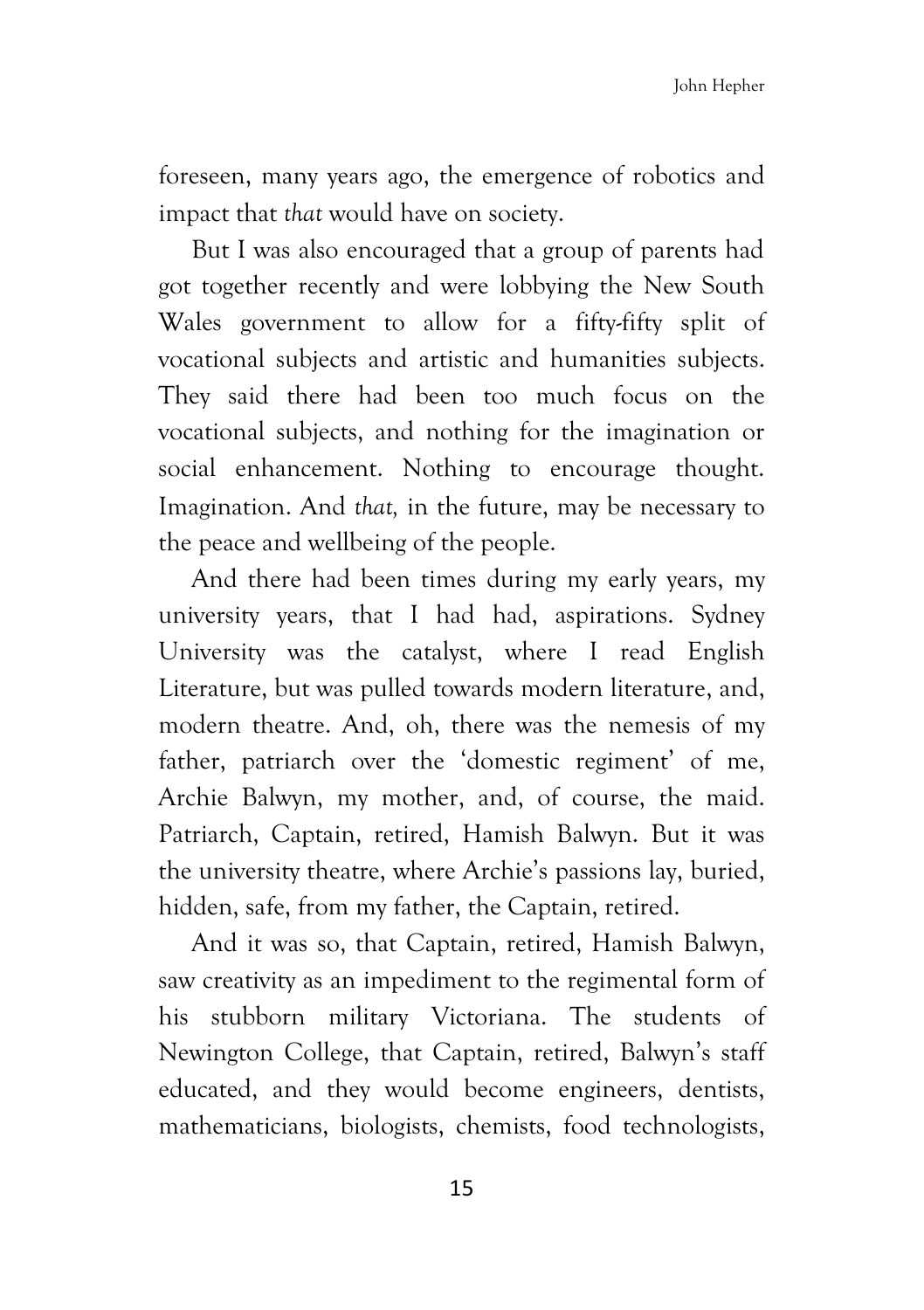and doctors. No philosophers, or artists, or especially, *subversive writers,* here. The staff of the English department were chosen for their lack of imagination. It was the useful, profitable occupations in Captain, retired, Hamish Balwyn's realm, there was no room for thinkers, artists, or philosophers. The arts? They were unprofitable, unproductive, unpredictable; unruly. Un-fuckingeverything.

Anarchy!

 And his son, Archie? I was such a person. It was unintentional, but it was.

 And he judged me as only being intelligent enough to gain an arts degree. Little did he realise that as far as me, and *my* world, were concerned, that was a compliment.

 I was a disappointment to the Captain, retired, and to add to my father's misery, I was not a fine specimen of the human form, unlike the Captain, retired, who stood bolt upright six feet two, shoulders an axe handle wide that had borne military paraphernalia, three pips on each shoulder, and possessed a commanding voice that could instil fear and humiliation into the hardiest and most cynical of Sergeant-Majors and house mothers, Matrons, to the boarders.

 I, it seemed was a throwback. Even my mother, as demure and dainty as she was, and was expected to be, had a physical presence. Not tall but her slim figure was well carried, and well covered by Grace Bros and David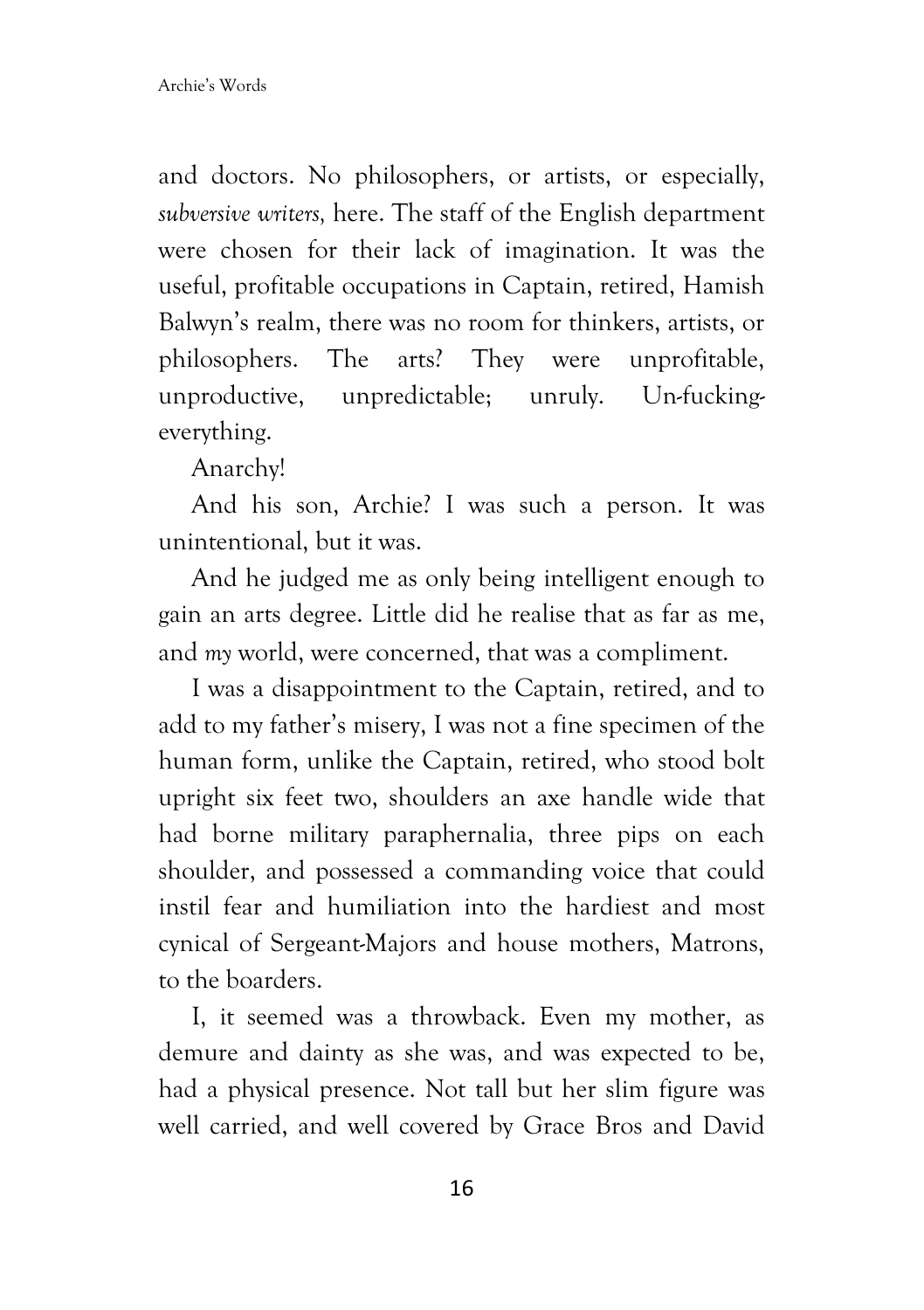Jones and Mark Foy's. Archie could lay claim to neither a military, athletic, or for that matter, artistic body, but that, in itself, was never a problem to me. I was what I was, and all the athletic or military sculpting of my figure would not change that.

And, after all, did it matter?

 Well, yes, it certainly mattered to the Captain, retired. He claimed once, and with a measure of disdain at a regimental dinner, that "I have sired an anarchist, blob." Appearances were all, to the Captain, retired.

 But it was there, in the student theatres and studios of Sydney University, that I, young Archie Balwyn, was drawn inexplicably to my crossroads. So, I thought five decades later I had prepared myself for my 'putting out to pasture'. For many years since, it had been decreed, this life of Archie, by my family, or really, my father's expectations.

 Archie Balwyn, me, son of Captain, retired, Hamish Balwyn, Headmaster of Newington College, repository of the sons of the Methodist pillars of the affluent suburban societies of the Inner West. Strathfield, Burwood. And of the sons of the pastoral squattocracy of far flung sheep and cattle stations, Headmaster, Captain, retired, Hamish Balwyn was not, apparently, of the truly affluent, like the boys in his charge. But rather, seen as one of the keepers of the knowledge, discipline, and morals of Newington College.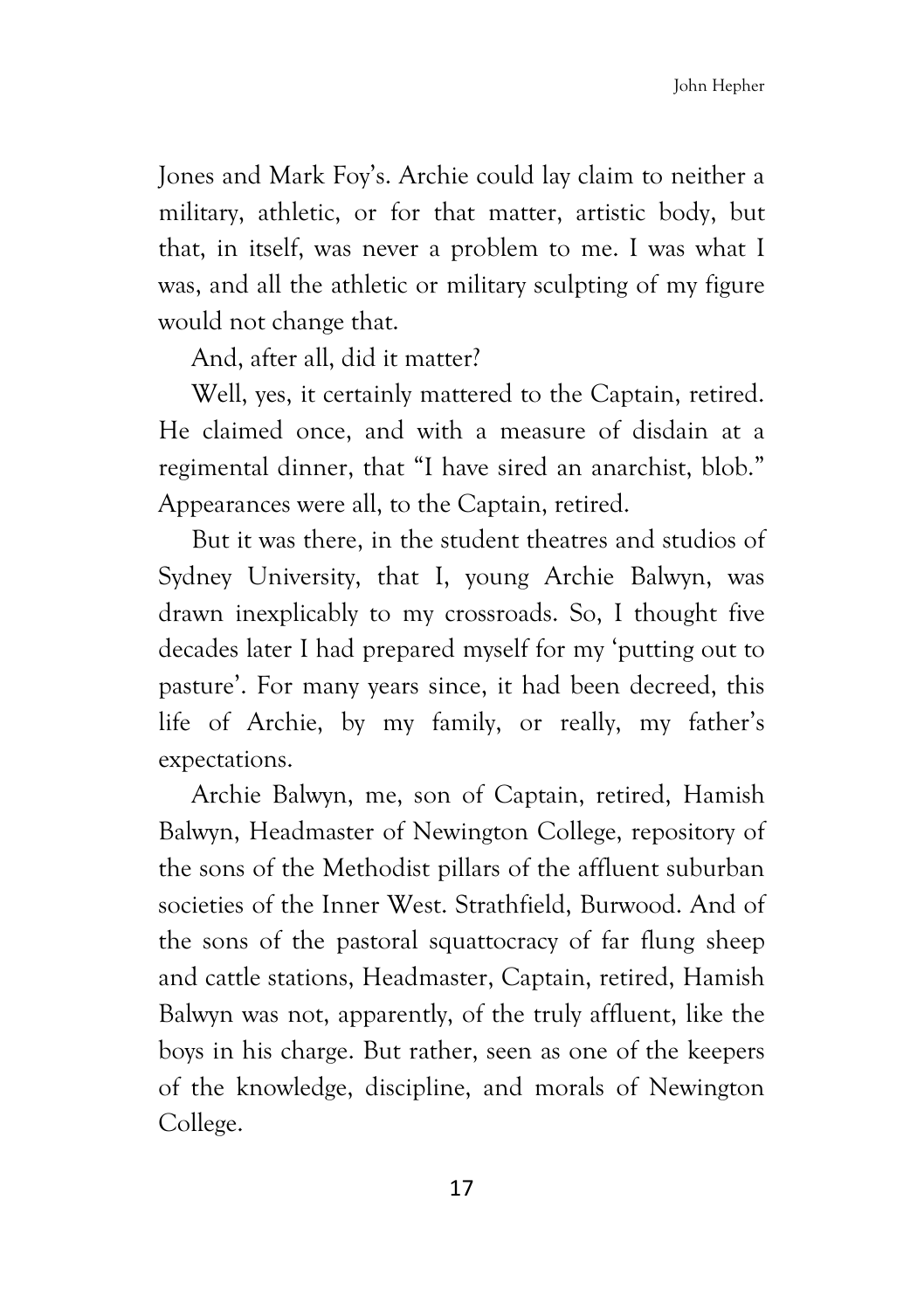Discipline.

 Captain, retired, Hamish Balwyn, self-proclaimed erudite.

Methodist disciplinarian.

Cruel.

 He had been a war hero. Officer, medals, Anzac Day. Captain. (Retired), Hamish Balwyn. But a teacher? That's what he called himself, but no actually, an administrator. A bureaucrat, a would-be Vice-Chancellor, but had not possessed the academic or philosophical attributes to be considered for any university.

 I, it was decreed by Captain, retired Hamish Balwyn, was therefore, by succession, supposed to follow the apparent, and self-judged as illustrious, vocation of my father.

 My mother, Mrs Balwyn, seemed not to have a Christian name; the Balwyns were always introduced, announced, as Captain, retired, Hamish, and Mrs Balwyn.

 And she had no say in *it*, whatever the 'it' of the moment was, even if she had an opinion. I was never aware of one. She had a submissive but comfortable role. In short, she was lazy and content to be ruled. My mother was a contemporary of Stamford Raffles, and my mother, when she was Gwyneth Woolfe, had been privy to the indulgences of the ruling class in the colonies. She was born in Singapore. She had married a Captain. The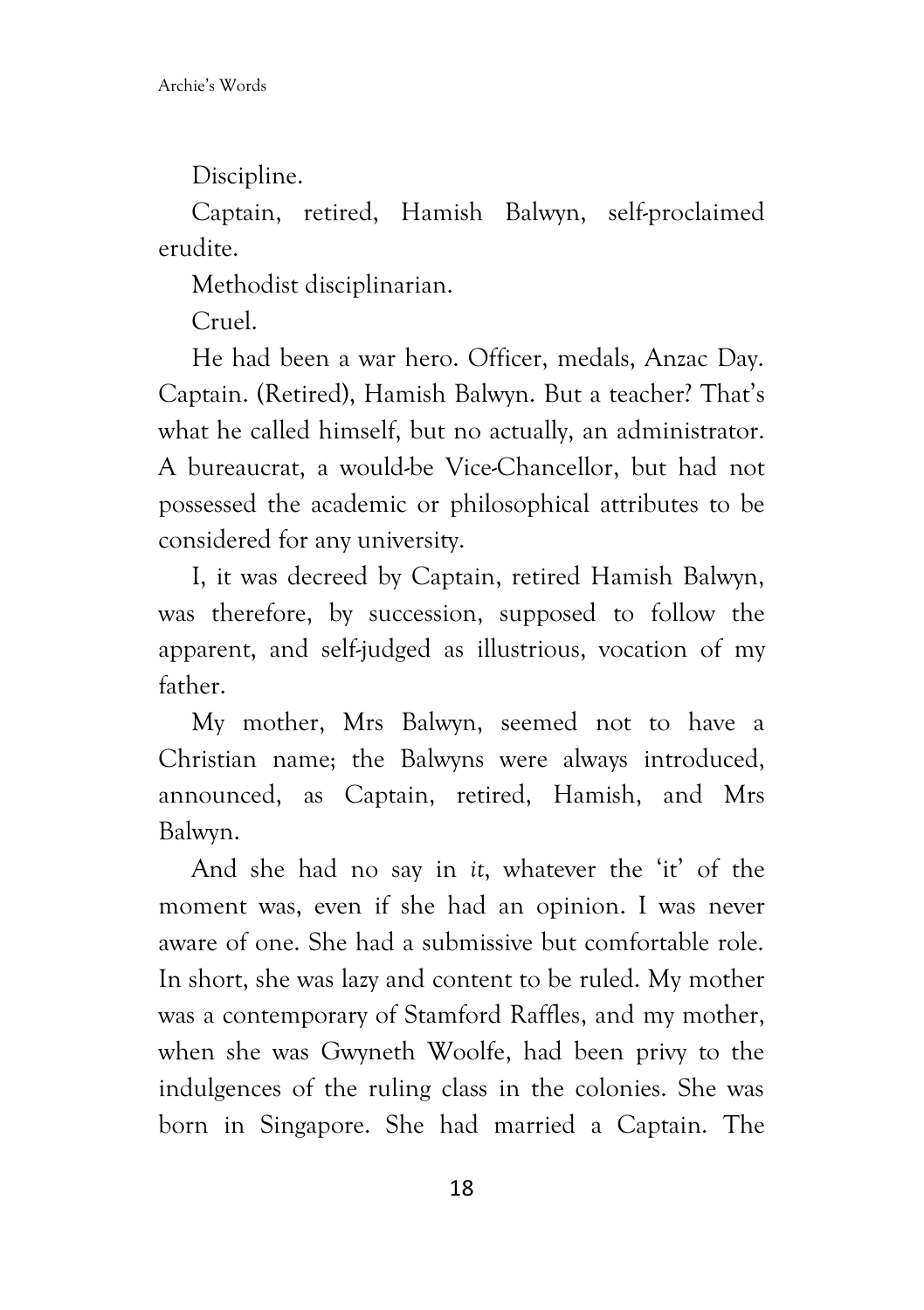natural order of things actually. Singapore Sling?

 And I, young Archie knew there was no point in resisting. I could not escape my destiny. The Balwyn household, in the grounds of Newington College, just a stone's throw from the great sandstone University of Sydney, was run along military lines. Spit and polish.

"Stand to attention young Archie!" He would say.

 But I was not a student at Newington, too much of an embarrassment to the Captain, retired. I was sent elsewhere. My secondary alma-mater was the public high school, Newtown High School at Erskineville.

 And I, simply according to the chronology of war and peace, would never be a war hero. Or a Captain, retired. I had even missed out in the ballot for Vietnam. Maybe I *could* be a teacher. But a teacher unlike my patriarch.

 Then there were words I had written, as asides from essays and dissertations.

 My Bachelor of Arts, Sydney University thesis, was a conglomerate in its many and varied drafts, and re-drafts. Corrections, attributions. In the end, sterile words to academia. Clumsy. Technically checked and edited. Peer review was a hasty proof read by William Roach, my nearest thing to a friend. And sterile it became, once the dissertation had been edited. Fucked with. Denuded of love and emotion.

 But there were other words that had been discarded, edited, rendered impotent by their emotion.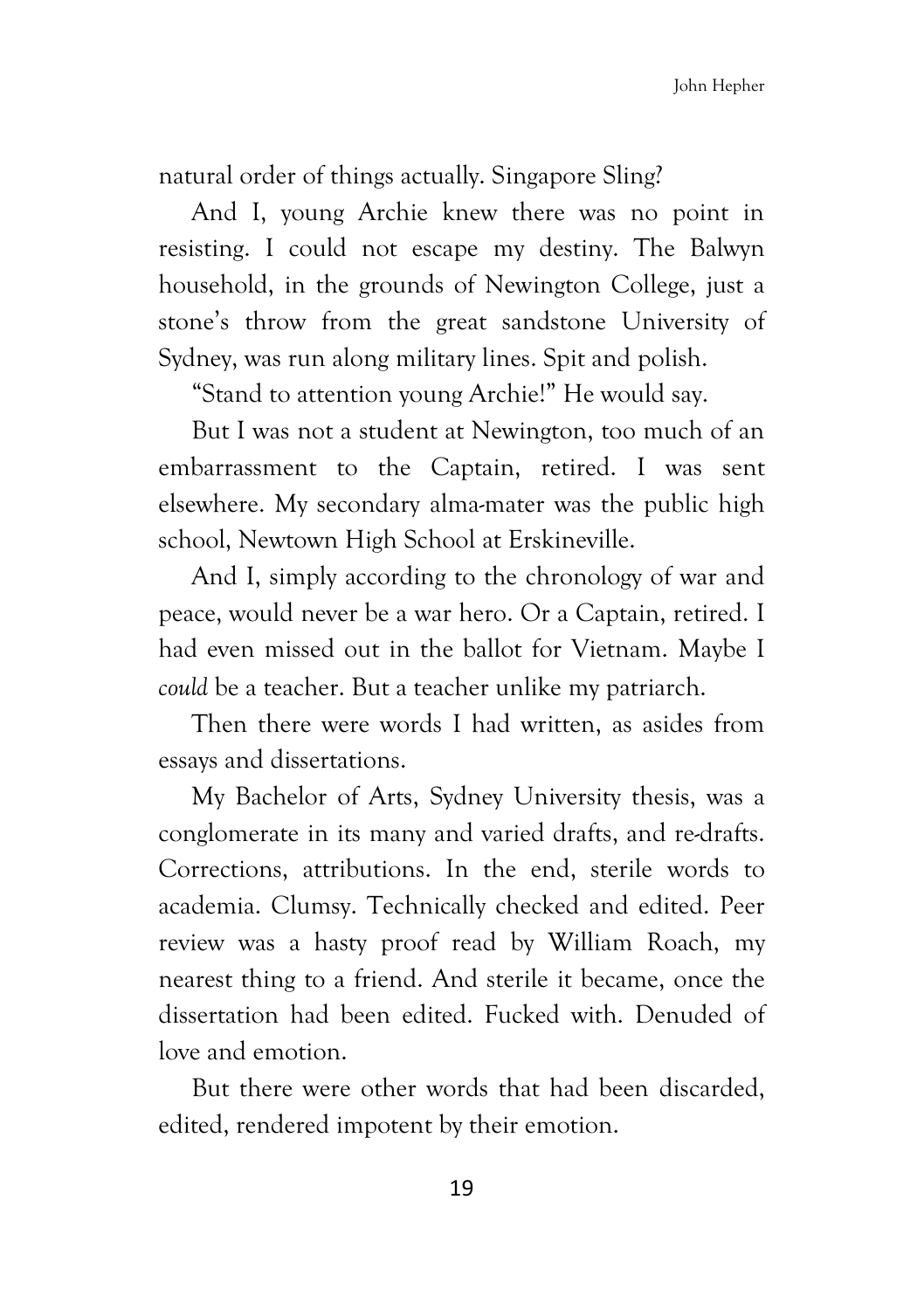I had discovered the emotion of language at the Tin Sheds, an art/theatre space annexed to the university. It was there my curiosity was piqued. Oh, how the actors, amateur though they were, embellished the often unknown and unrecognised playwright's written words, with their own interpretations and nuances. I often visited East Sydney Technical College and its art department to marvel at the paintings. Abstract, most of them. And, there were the poets. They were in their own world of abstract, obscure English. But that, I thought, was alright. It had its own legitimacy. Appropriate even. Poets were allowed literary licence.

 I likened poetry to jazz, or to abstract painting or modern sculpture, and it took fine musicians to play jazz, just as it took fine writers to compose poetry. And fine painters to apply their brush and palette knife to the canvas of modern art. And fine sculptors to massage their medium into form, and fine architects to conceptualise fine buildings. And fine thinkers to philosophise.

 "And," I said to a fellow student, "If it is done properly, this jazz, and modern art, nobody can truly understand it". It was an enigma to the untrained.

 "But," I continued, "I love the concept of abstract, of personal expression with no rules. Is it anarchy? If it is, so be it."

 But it was a form of freedom and after all, was freedom not a good thing, did it matter if it made no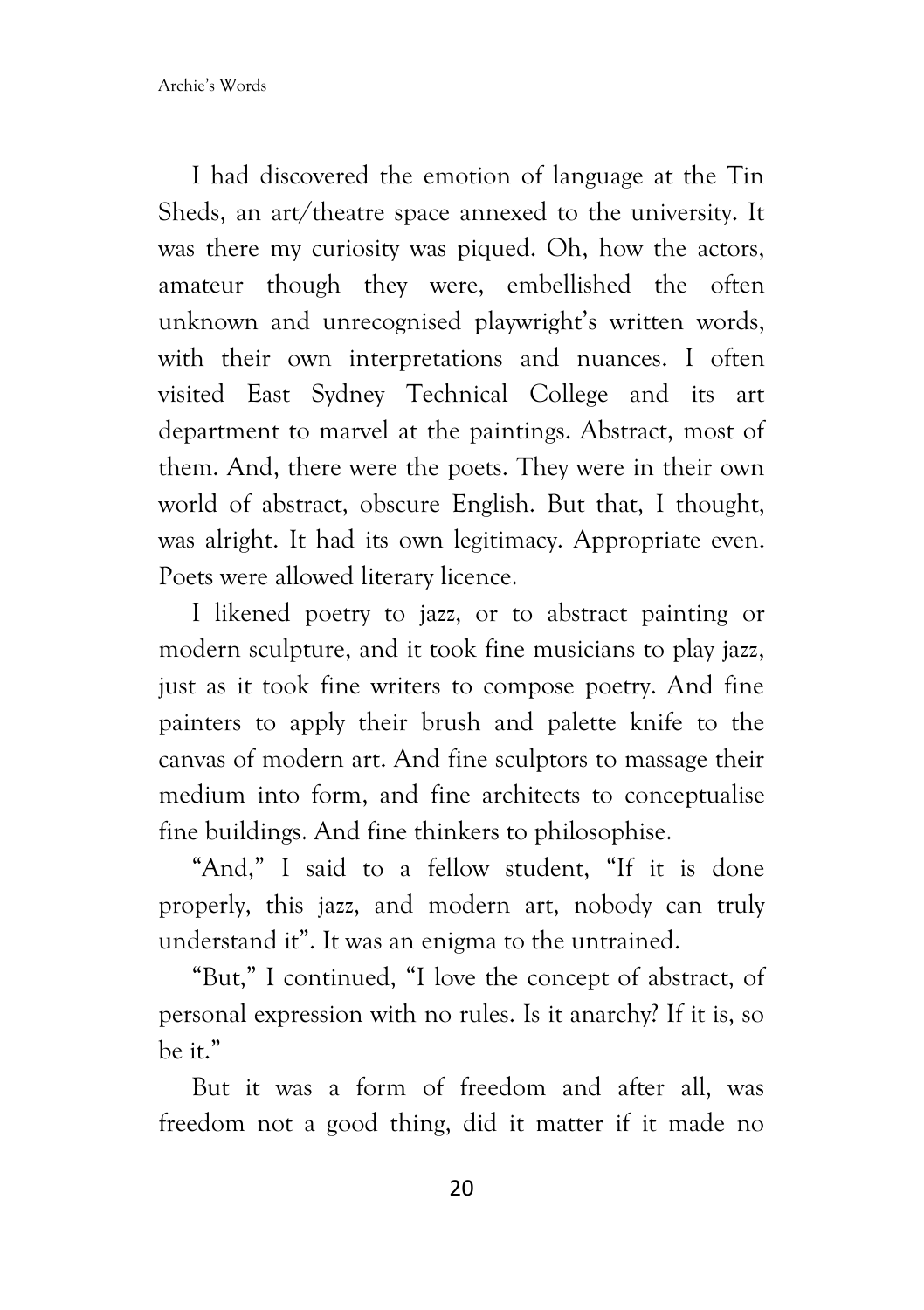sense to the masses? I thought not. But there were of course, the Philistines, the Captain retireds, of the world, those who needed boundaries, rules. Those whose imaginations and creativity had been somehow stifled, those, who would never understand.

 And there were speakers who frequented The Domain. I used to catch the train to St James station and walk down Macquarie Street to The Domain to observe, and pay secret homage to the thinkers, wishing one day to be amongst them.

Soapboxes, emotion, rage, sandwich boards, rantings.

Inspiration. Alternative points of view.

 And Webster, the self-propelled philosopher, grist to my mill.

#### And *Gternity*.

 Eternity? A word, written in beautiful scrip, that appeared in chalk on footpaths, walls, and other places at random in Sydney.

 I mistakenly related these experiences to the Captain, retired, Hamish Balwyn, and was duly ostracised most severely for wasting time on these "far-fetched, outrageous, subversive literary pursuits".

 "Nothing but troublemakers, anarchists, and whores." roared the Captain, retired. Headmaster, Victorian officer.

Puritanical, boorish authoritarian.

Whores? Now, I knew there were people of what some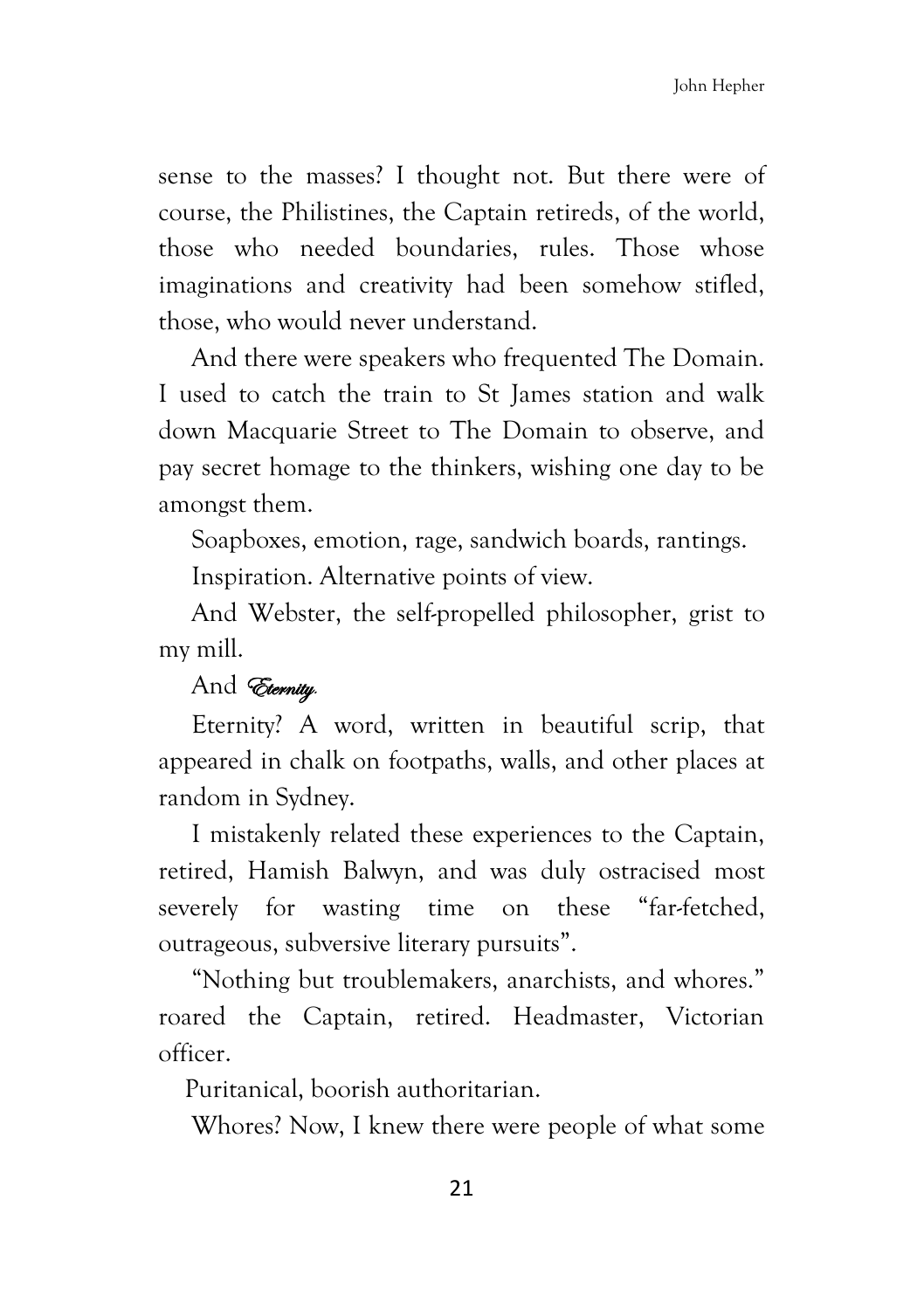would call, loose morals, I called them alternative morals. Free people who would use their bodies in a form of expression, be it artistic, or just for pleasure, mostly for pleasure. But *never* for profit. Never whores. It was a new world with new people doing new things, thinking new thoughts.

And I remembered my father's mistress.

 Yes, I knew about her. Somehow the Captain, retired, had let it slip, years ago when I was very young, but I remembered.

 And my mother also knew about that too. And whileever the Captain, retired, fiddled on the side, he was leaving my mother alone. In peace.

 Fucking Captain retired! Never father, or dad. Or husband.

Hypocrite!

And Mrs Balwyn? Never mother.

 And I discovered homosexuality. Men with men, women with women. And other forms of gender. Not for me, but seemingly, just another way. It seemed there were many other ways. I felt no abhorrence to it. I felt no attraction to it. It just was.

 My sole lesson in sex came when, at ten years old, two stray dogs were fucking on the lawn outside the headmaster's residence and the Captain, retired, my father, called me to view the goings-on and quipped, "that is how babies are made, boy."